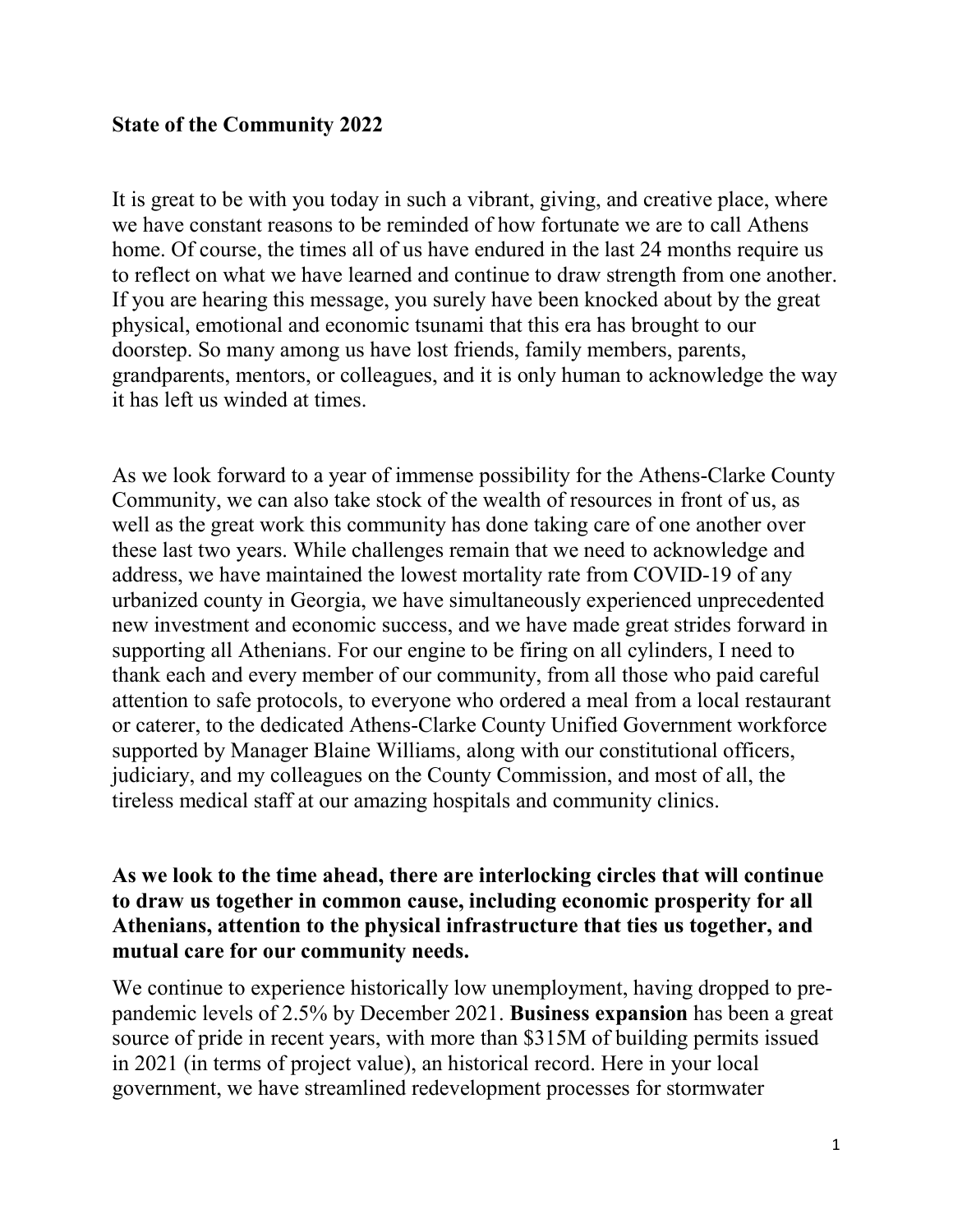management, and refined our requirements related to grading single family neighborhoods as two significant process improvements. In addition, retail spending in Athens is at an all-time high, and is the highest in Northeast Georgia in both in total annual revenue and when measured per-capita. Simply put, **businesses are expanding, and people are spending money here in Athens**.

Significant new jobs in Athens include hundreds of new positions at RWDC (who make a replacement for plastic from used vegetable oil, an innovation birthed at UGA), Boehringer Ingleheim (who are doing critical work in animal vaccine development), the Classic Center (whose world class arena will be opening late next year), and Wayfair (who have occupied the former General Time facility). Other businesses that have expanded or permitted additional operations in last two years include Publix, Creature Comforts, Heyward Allen Toyota, REI and scores of new businesses.

Just as the University of Georgia promotes the great work their research and development faculty and staff do in bringing products developed on campus to market, and we continue to partner with many operations that they have launched, in Athens-Clarke County we are also working to make it just as easy for entrepreneurs starting at their kitchen table by bringing our resources to bear to ensure that all have access to planning and permitting knowledge and technical support. Our Economic Development office has worked with the Enterprise Innovation Institute to complete an Innovation Ecosystem Needs Assessment focused on the needs of entrepreneurs of color, women entrepreneurs and creative entrepreneurs. These findings will be the work plan for a Small Business & Entrepreneurship position that will be hired this Spring with funds that the Commission has allocated.

Given heightened local incentives for redevelopment, which includes the creation of 6 Tax Allocation Districts, and creation of an Inclusionary Zoning Policy (about which I will mention more in a minute), we are going to see even more investment in Athens in the months and years ahead. This will include a nearly half-billiondollar revitalization of the Georgia Square Mall site, and new business activity in Beechwood, Newton Bridge Road, Barnett Shoals Road, the Athens Tech area, and other locations throughout the community.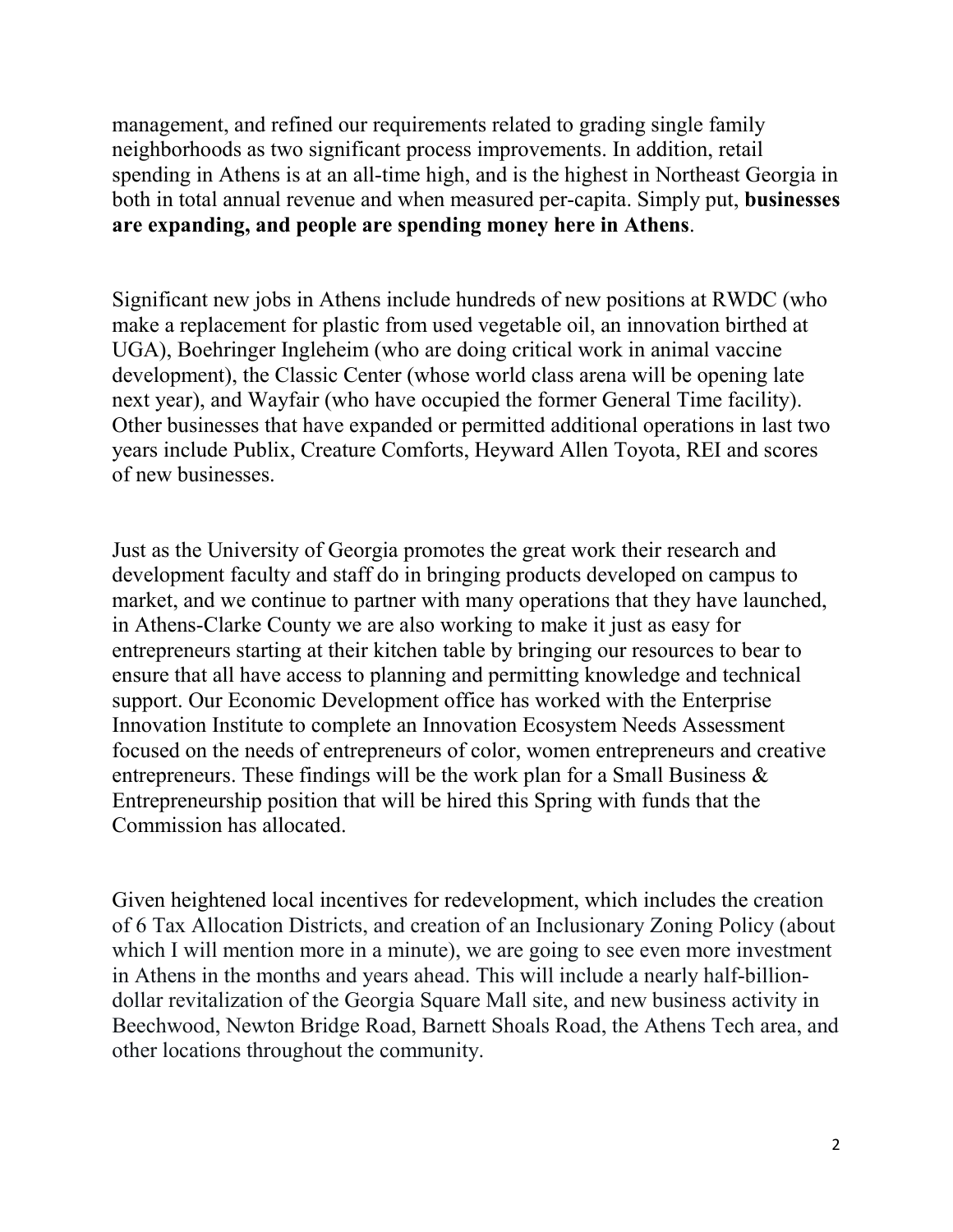**Any community that has a growing employment base also must take housing needs seriously, as local realtors have identified that housing inventory is at a modern-era low.** In one significant residential development, the first phase of our North Downtown project is now underway at the site of the former Bethel Midtown Village, which will bring more than a thousand new bedrooms to the core of our community, many of them priced in reach of nurses, teachers, and service industry professionals. This public-private partnership, made possible through our SPLOST program, will be joined by much-needed new housing stock across a variety of price-points, including with support of more than \$11M of ARPA funds, and facilitated by the previously mentioned Inclusionary Zoning policy, which was approved by our Planning Commission last month, and is poised for final approval in a few weeks. This will invite the creation of homes in locations that are crumbling, or serve only as vast seas of asphalt parking. This will help accommodate many of the more than 40,000 people who must drive into Athens to work every day for lack of housing availability. And as this redevelopment happens, it will include homes that are permanently affordable for the workforce that is so critical to our collective success.

**To continue these economic development and housing strides, we must maintain key investments in the physical infrastructure that ties us together.**  In addition to the road maintenance embedded in our annual capital program, we will be investing more heavily in road safety in the coming years, continuing the safety audits that we have done locally, and in conjunction with GDOT, and expanding the safety improvements we have funded for Millege Avenue, West Broad Street. In this effort, we will be examining Tallassee Road and other key corridors.

We intend to enhance our transit service this year with passage of the 2022 TSPLOST to create higher frequency service on key corridors, layering this on top of the business expansions and new housing stock that I have discussed to highlight our place as a modern city in which owning a vehicle is not the only means of mobility. We also will work with the A.T.L., metro Atlanta's regional transit planning body, as they have recommended a scheduled bus route connecting MARTA to our Multimodal Center. If implemented, this would mean that a student or commuter would no longer need to white-knuckle it behind the wheel to attend a work meeting in Atlanta or go see mom for the weekend.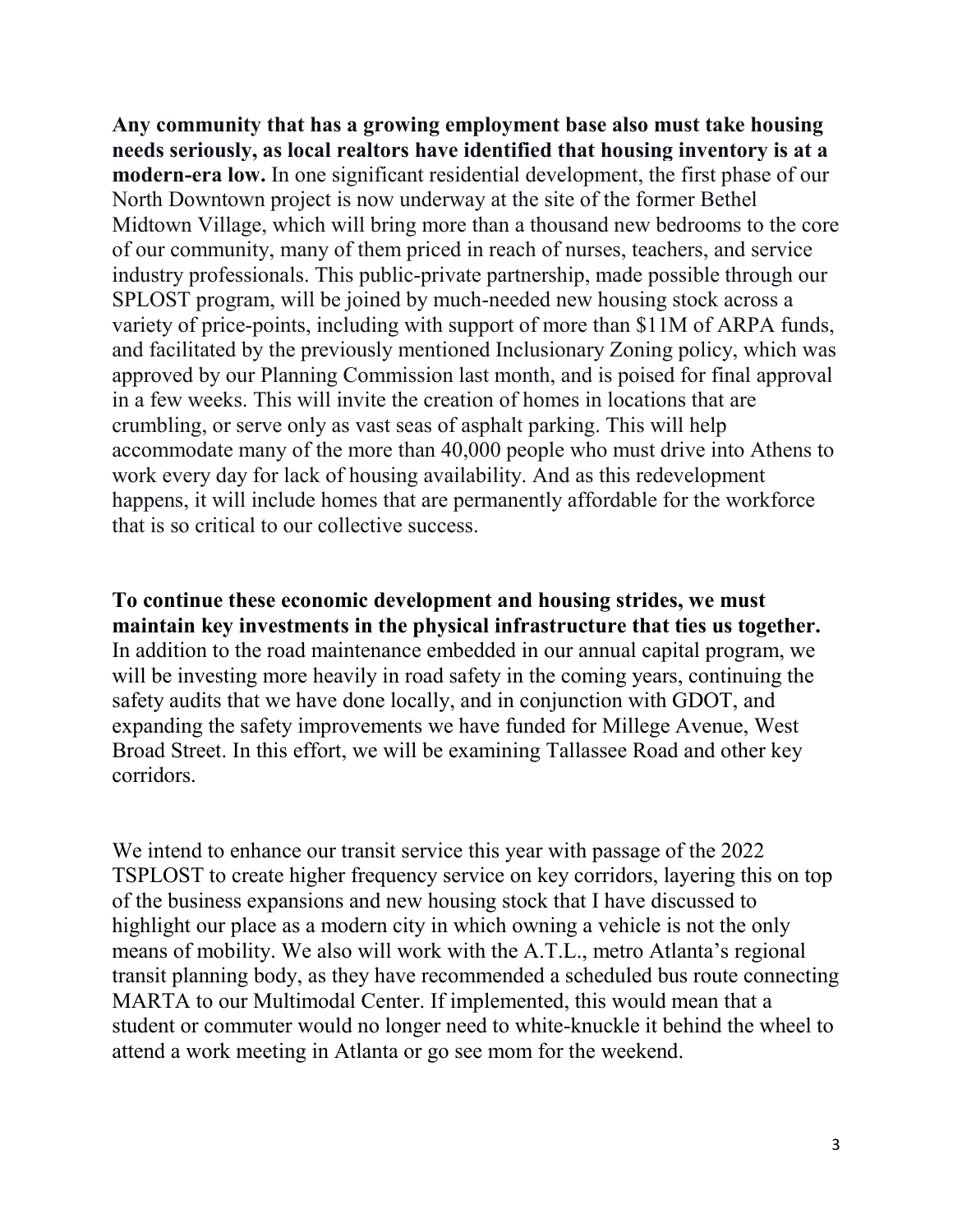Adding to the nearly mile-and-a-half of new sidewalk recently installed at locations that include Barnett Shoals Road, Baxter Street, Magnolia Street, and West Broad Street, pedestrian and trail upgrades we will see this year include the completion of the North Oconee River Greenway segment directly connecting Oconee Street and College Station Road, along with extension of the Firefly Trail to downtown Winterville, replacement of the Tallassee Road Bridge, and thank heavens, completion of the Downtown Infrastructure Improvements on Clayton Street. If you have not strolled down the smooth, wide sidewalk between Lumpkin St. and Jackson St., do yourself a favor, and head down there right after this with a friend to grab a hot cup of coffee and do some shopping!

At our airport we have completed pavement rehabilitation of the main taxiway, to include new lighting and enhanced taxiway turns radius, and re-construction of the secondary runway will happen this year. While the pandemic temporarily paused some travel activity, airport management has opened the door for communication with several airlines and will continue to work to get future passenger service back in Athens.

To take care of aging storm drains, during 2021, Transportation & Public Works staff replaced 10 failing culverts utilizing in-house forces and funded by the stormwater utility fee, many of these constructed of corrugated pipe decades ago. And knowing that it has been more than fifteen years since we reviewed the structure of our stormwater management program, I initated a Stormwater Advisory Committee last year in which residents have been taking a deep dive into issues surrounding the l**e**vel of service associated with the stormwater fee.

**Our commitment to sustainability continues in earnest.** The Sustainability Office undertook extensive community engagement over the last year for our clean energy campaign, gathering information from the public, community organizations, and businesses during dozens of sessions to create a path to renewable energy for a plan that will be complete this summer. Related activities include a \$200,000 Georgia Environmental Finance Authority Grant to install a solar and battery storage system at the Family Protection Center that will keep the facility functioning in the event the electrical grid failure, and our order of fully electric buses for our Transit fleet are on their eay, due for arrival first quarter of 2023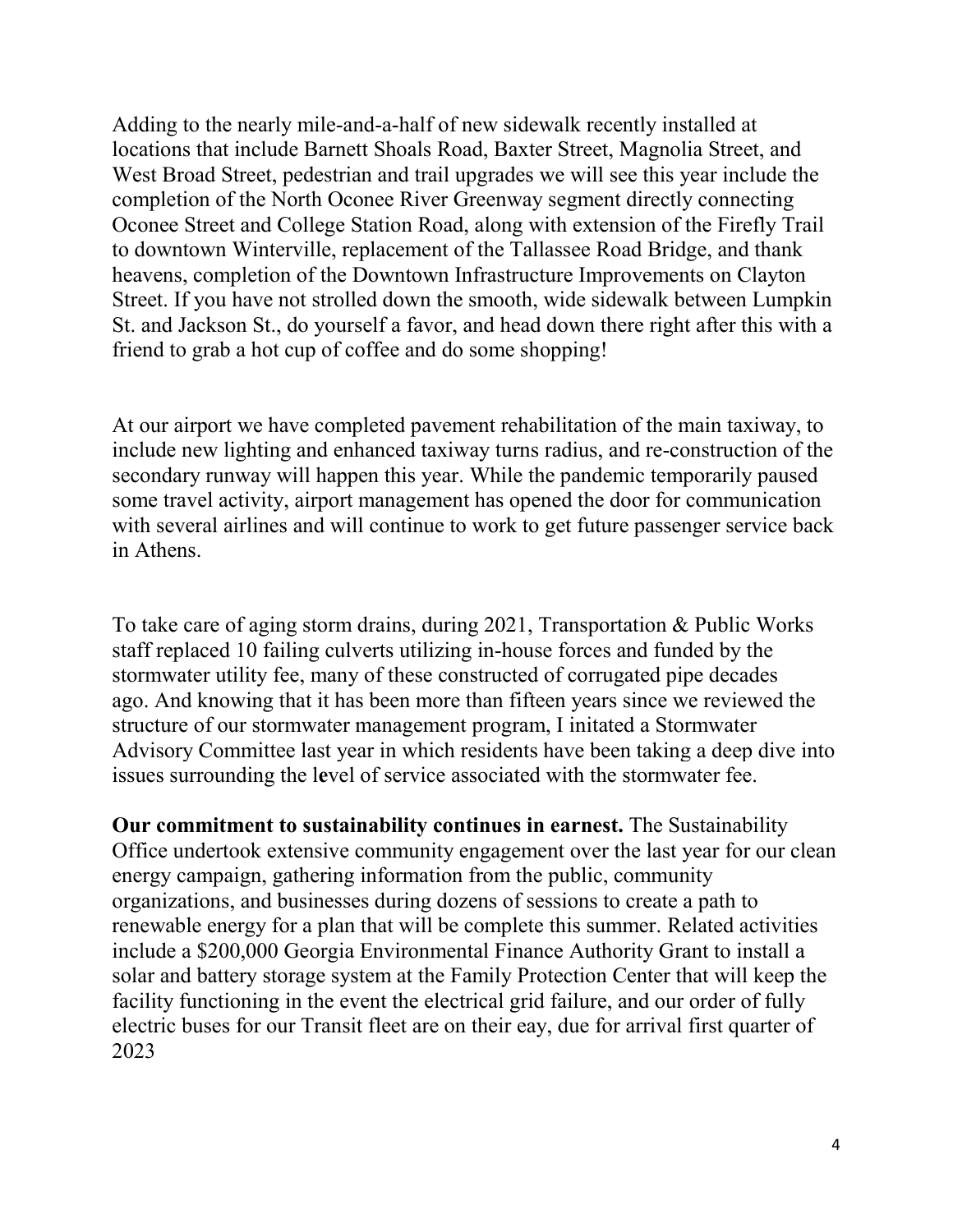All of this is part of ACC's efforts to transition to clean and renewable energy sources and save taxpayers money in the process. Since its creation in 2017, the programs and activities sponsored and/or coordinated by the Sustainability Office have generated more than \$2.5M in grants and donations and brought more than \$600,000 in operational savings.

Because maintenance of our natural environment is an important piece of sustainability, our **Restore our River Project** removed invasive plants from approximately 12 acres adjacent to the newly built Greenway Path between College Avenue and North Avenue, and 20 acres at Dudley Park, with preservation of an additional 30 acres of High Priority Habitats adjacent to the North Oconee River upcoming. Work thus far included valuable partnerships with the UGA Sustainability Office for native plants and funding by the non-profit OneTree in partnership with Caterpillar.

**We continue to take public safety extremely seriously, and recognize that conversations about public safety must be had with the necessary complexity and breadth of understanding.** We are grateful that the dramatic spikes in crime that have afflicted similarly sized communities throughout the state have not been present here, and that overall crime decreased. While many comparable communities in Georgia experienced several dozen murders each in 2021, Athens-Clarke saw only four. However, each of these murders was a life ended much too soon, and to prevent further deaths we have more work to do, just as the rise that has occurred in specific categories of crime such as aggravated assault and motor vehicle theft needs to be swiftly addressed.

When it comes to safety from crime, we must recognize that interdiction of drug, weapon and human trafficking is an element of our support for human dignity and for the sanctity of our homes and neighborhoods, and so retention of skilled Police Officers is critical. Thus, we have taken a large stride in terms of compensation of our Officers in the last year, raising starting salaries to \$47k/year, on top of which we offer a \$3k signing bonus. I will be recommending a further salary hike this year, bringing starting pay to almost 50k/year. In addition, I am asking for reinitiation of our Police Department Corporal program, so that young people who have grown up in Athens can be trained in law enforcement and lend their deep knowledge of this community to careers in caring for their friends and neighbors.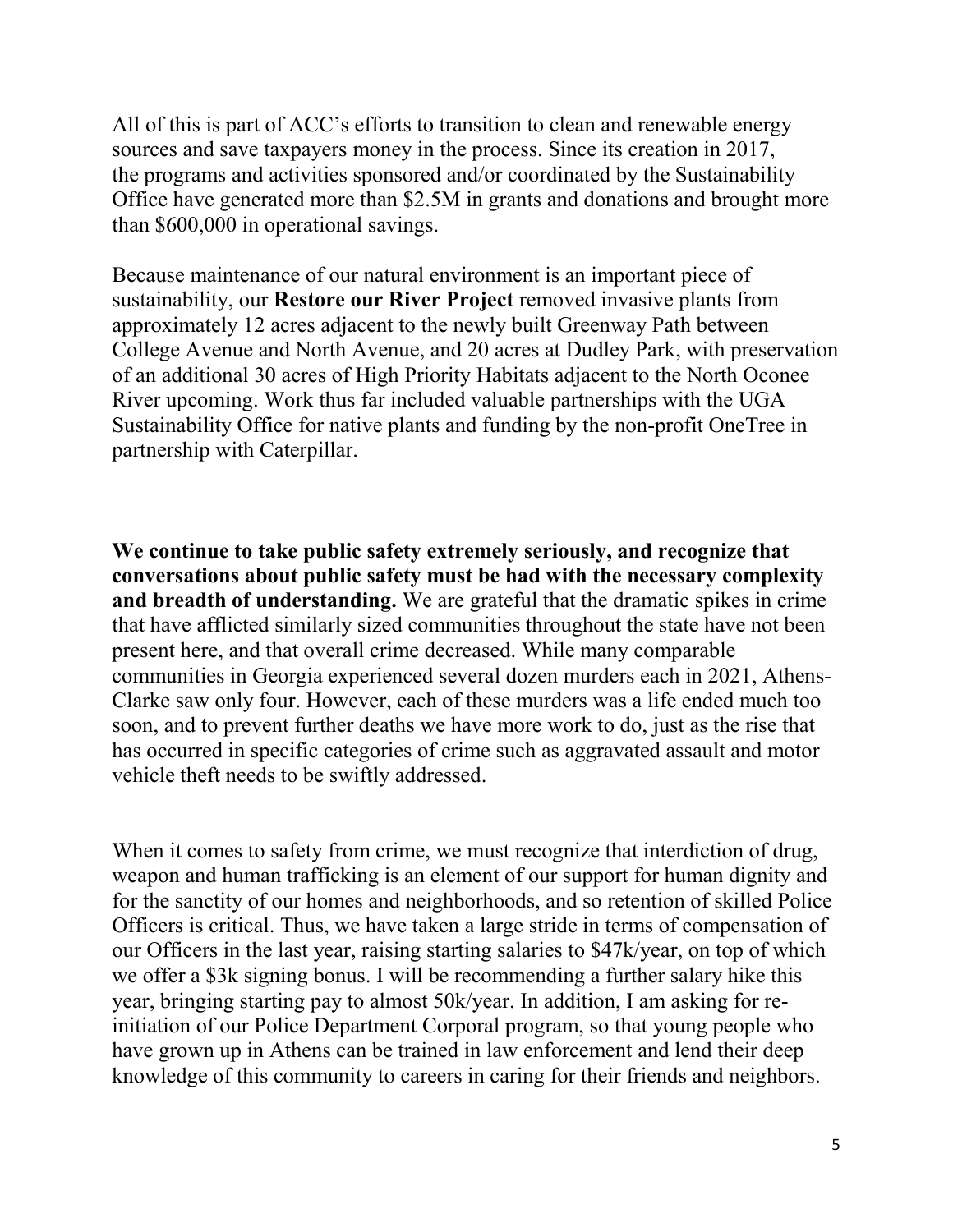We also recognize that technology and force multipliers can more rapidly solve crimes and stem the tide of additional crimes. Already this year, we have approved purchase of a ballistics analysis device, which will prevent delays in sending bullets found to the GBI, and I will be recommending additional investments in cameras and safety-by-design analysis. If we can create spaces that are less crimeprone, we benefit the community at large and the professional efforts of our investigators alike.

Knowing that incidents of police violence across the nation have scarred the consciousness of so many Americans, and to ensure that we do not replicate any of these traumatic episodes, we also have initiated a **Public Safety Civilian Oversight Board** this year, so that law enforcement and community members have a formal opportunity to exchange observations and recommendations. In this, we join many hundreds of communities throughout the nation, small and large, in creating a bridge to greater understanding, building upon existing efforts from within the Department and within the community.

We know that a national phenomenon that has sadly afflicted our region is that we are living amidst a behavioral health crisis that presents itself in chemical dependency and homelessness alike. Just as the nation saw over 100,000 overdose deaths last year for the first time ever, officers in our Police Department have responded many dozens of times in the last year with overdose prevention treatments.

To expand our response toolbox, we took a huge step this year with creation of Alternative Crisis Response Team to address clearly nonviolent episodes of behavioral health need. That team is in addition to the seven approved Co-Responder Teams, pairing police officers with clinicians from Advantage Behavioral Health Services. That program has become a statewide model, and we field calls weekly from other communities regarding its success.

In the coming year we will be pursuing an expansion of inpatient bed space for behavioral health needs through our SPLOST program, as well as utilizing an additional \$4M through the American Rescue Plan Act for related needs.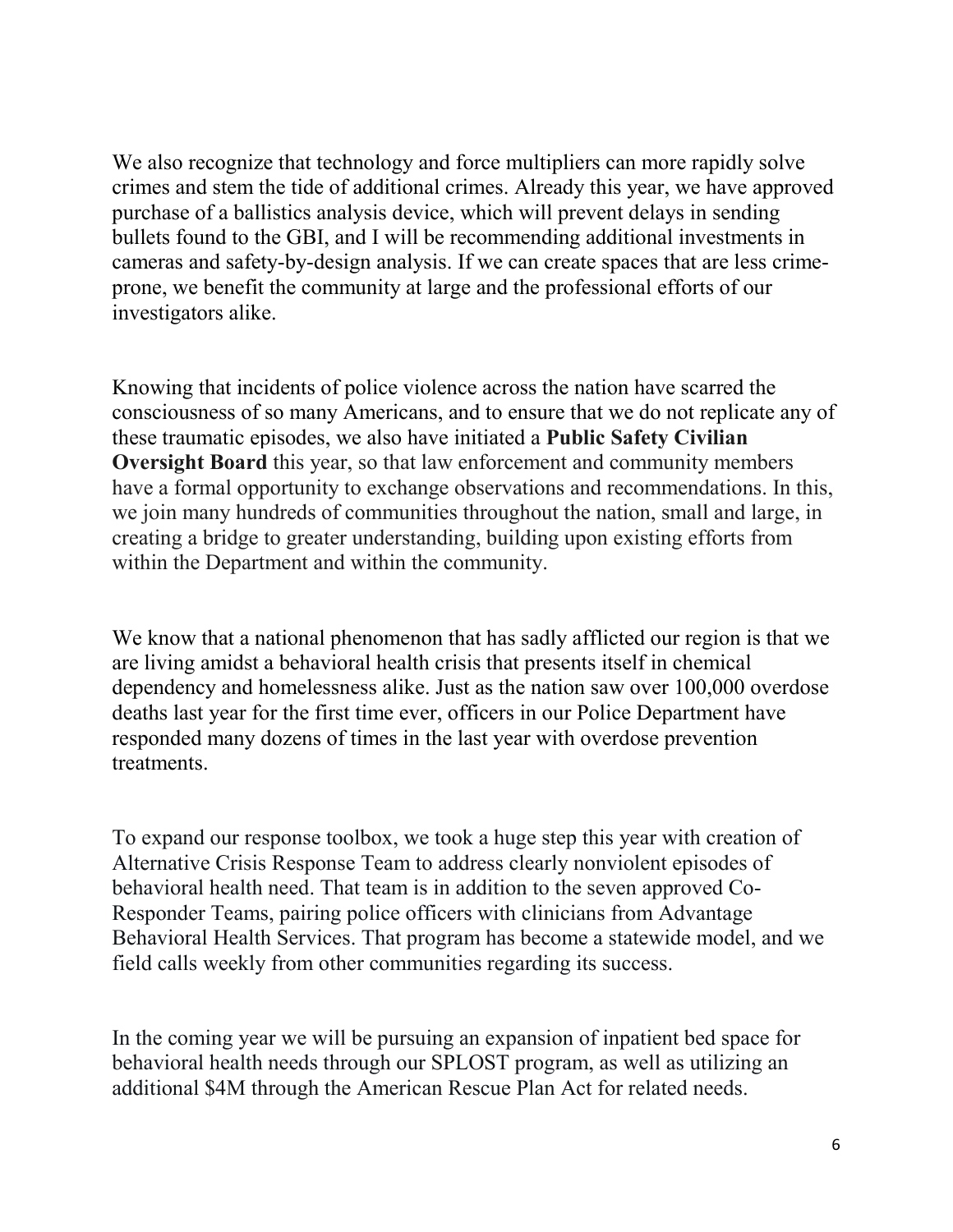We also will work with our partners in the Homeless Coalition to pursue a comprehensive homeless services strategic plan, and fund the initial element of that plan. I anticipate it will include both comprehensive case management needs, so those individuals who have been challenged by circumstance can get back to productive lives, as well as commitment to the rapid rehousing and permanent supportive housing options that are in such short supply in this very tight housing market.

I am heartened that after years in which Athens was the only homeless service provider between Atlanta and Greenville, that Gwinnett County has opened bed space for unsheltered persons this year, and other neighboring counties have shown similar interest, as they recognize the stress felt by family members in their own jurisdictions.

We are also grateful for the work of our state and federal partners, with both Georgia House Speaker David Ralston and US Senator Raphael Warnock introducing new funding and operational remedies addressing this behavioral health crisis in their respective bodies in recent months.

We know that an ounce of prevention is worth a pound of cure, so we will be further expanding our youth development efforts this year to ensure that we make generational investments in opportunity for our children and grandchildren, and they will be less likely to need the crisis response resources that I have just described.

We seek to support all of our young people through their developmental years, particularly those who have been most at risk given longstanding patterns of segregation and resource deprivation. From monumental investments in neighborhood revitalization to partnerships with the Clarke County School District, Athens Technical College, and the University of Georgia, we will not stop until every young person has the optimal position from which to begin a healthy productive life.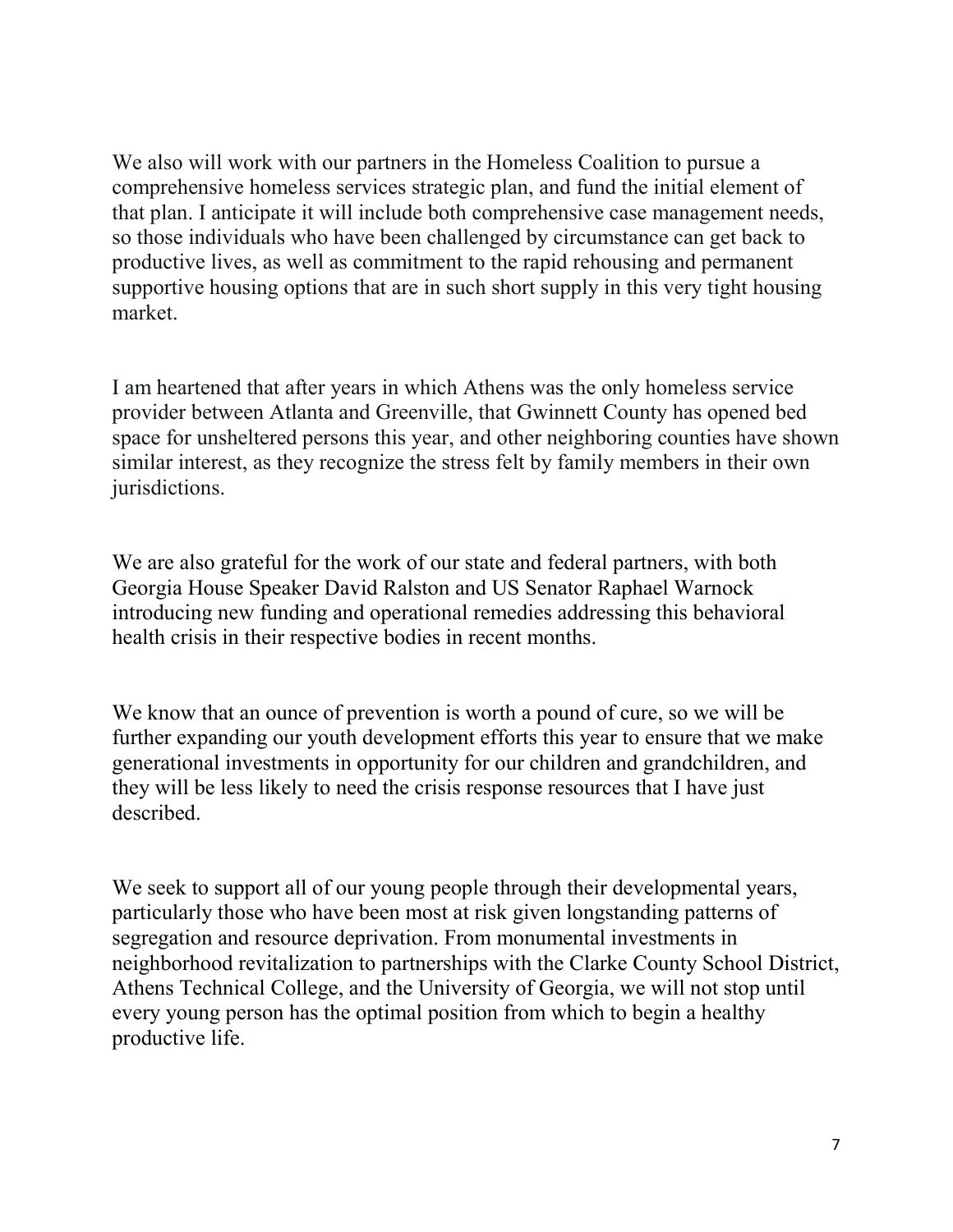Our internal youth support agency, our Leisure Services Department, converted outdated computer labs into Teen Technology Labs at Heard Park, Lay Park, and Rocksprings Park. These upgraded spaces have modern computers and technology equipment that include robotics, creative design, podcasting, virtual reality games, and much more. **Speaking of our Leisure Services Department,** for the ninth time in 19 years, the Department received the prestigious Georgia Recreation and Park Association's state "**Agency of the Year**" for populations of 80,000 - 150,000. The award is based on outstanding programs and accomplishments over the past year, as voted on by Parks and Recreation professionals from throughout the state.

Fantastic new resources are forthcoming in the next two years with prioritization of the new Eastside Library and the Eastside Youth Development Complex through our SPLOST program. Knowing the generational impact these facilities will make, we have front-loaded them in the sequence of voter-approved capital expenditures ensuring we break ground on these projects as soon as possible.

We have also recently approved two allocations for youth programming in which we will partner with the amazing array of grassroots nonprofit youth service providers that we are blessed to have in our community. To kickstart efforts, we are providing 500K for nonprofits for Summer 2022 to keep our young people positively engaged in the near-term. This will be joined by an additional \$6.5M of additional funds for youth serving nonprofits in the coming four years. With this longer-term effort, we are building a critical partnership with both the nonprofit community and the Clarke County School District to ensure that there are strong systemic ties among all those that have the best interests of our coming generations of young leaders in mind.

Beyond our engagement with our young residents, we continue to be strive to be a fully inclusive government. To support this effort, our Inclusion Office has developed an Equity Impact Assessment Tool to evaluate SPLOST projects and ARPA funded projects. We also worked with the Human Rights Campaign and saw our **Municipal Equality Index** score improve from 29 in 2020 to 68 in 2021, partly in response to the passage of our non-discrimination ordinance. In this we join Decatur, Brookhaven, Atlanta, and other successful cities throughout Georgia. To achieve tangible gains for those who have been under-supported, we have also